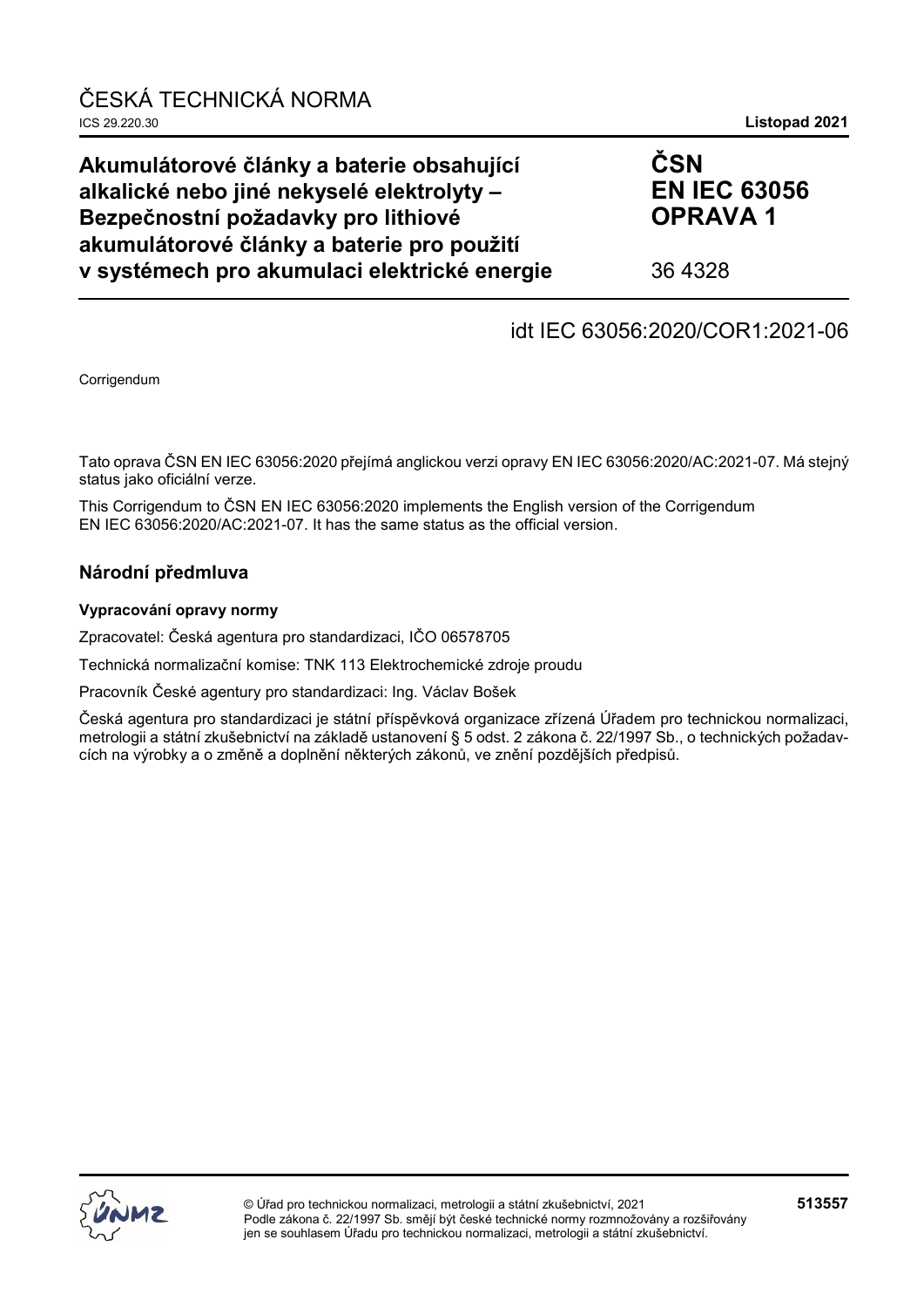ČSN EN IEC 63056/Opr. 1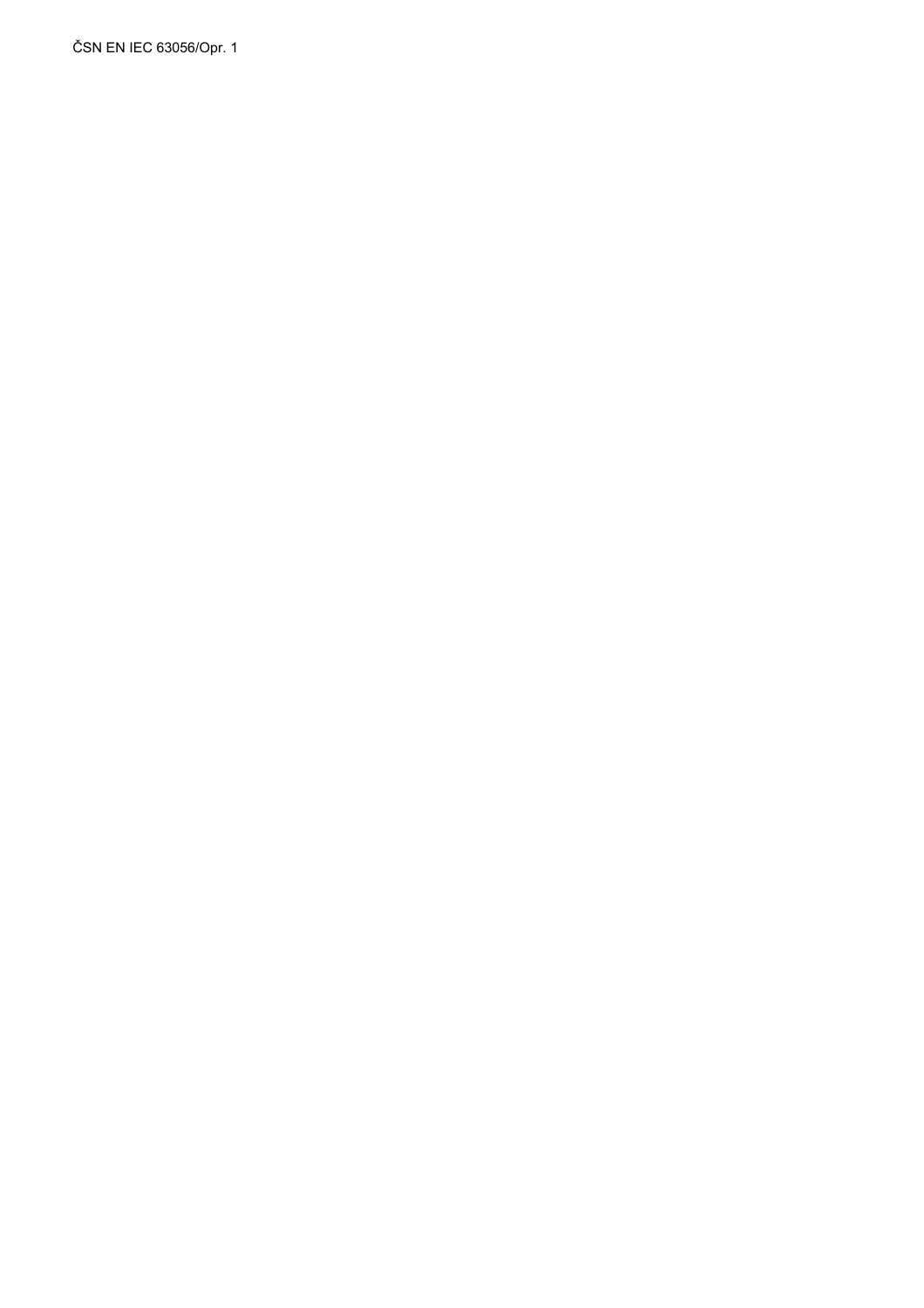# EUROPEAN STANDARD NORME EUROPÉENNE EUROPÄISCHE NORM

# **EN IEC 63056:2020/AC:2021- 07**

July 2021

ICS 29.220.30

English Version

## Secondary cells and batteries containing alkaline or other nonacid electrolytes - Safety requirements for secondary lithium cells and batteries for use in electrical energy storage systems (IEC 63056:2020/COR1:2021)

Accumulateurs alcalins et autres accumulateurs à électrolyte non acide - Exigences de sécurité pour les accumulateurs au lithium pour utilisation dans des systèmes de stockage d'énergie électrique (IEC 63056:2020/COR1:2021)

 Sekundärzellen und -batterien mit alkalischen oder anderen nicht-säurehaltigen Elektrolyten - Sicherheitsanforderungen für Lithium-Sekundärzellen und -batterien für die Verwendung in elektrischen Energiespeichersystemen (IEC 63056:2020/COR1:2021)

This corrigendum becomes effective on 9 July 2021 for incorporation in the English language version of the EN.



European Committee for Electrotechnical Standardization Comité Européen de Normalisation Electrotechnique Europäisches Komitee für Elektrotechnische Normung

**CEN-CENELEC Management Centre: Rue de la Science 23, B-1040 Brussels** 

© 2021 CENELEC All rights of exploitation in any form and by any means reserved worldwide for CENELEC Members.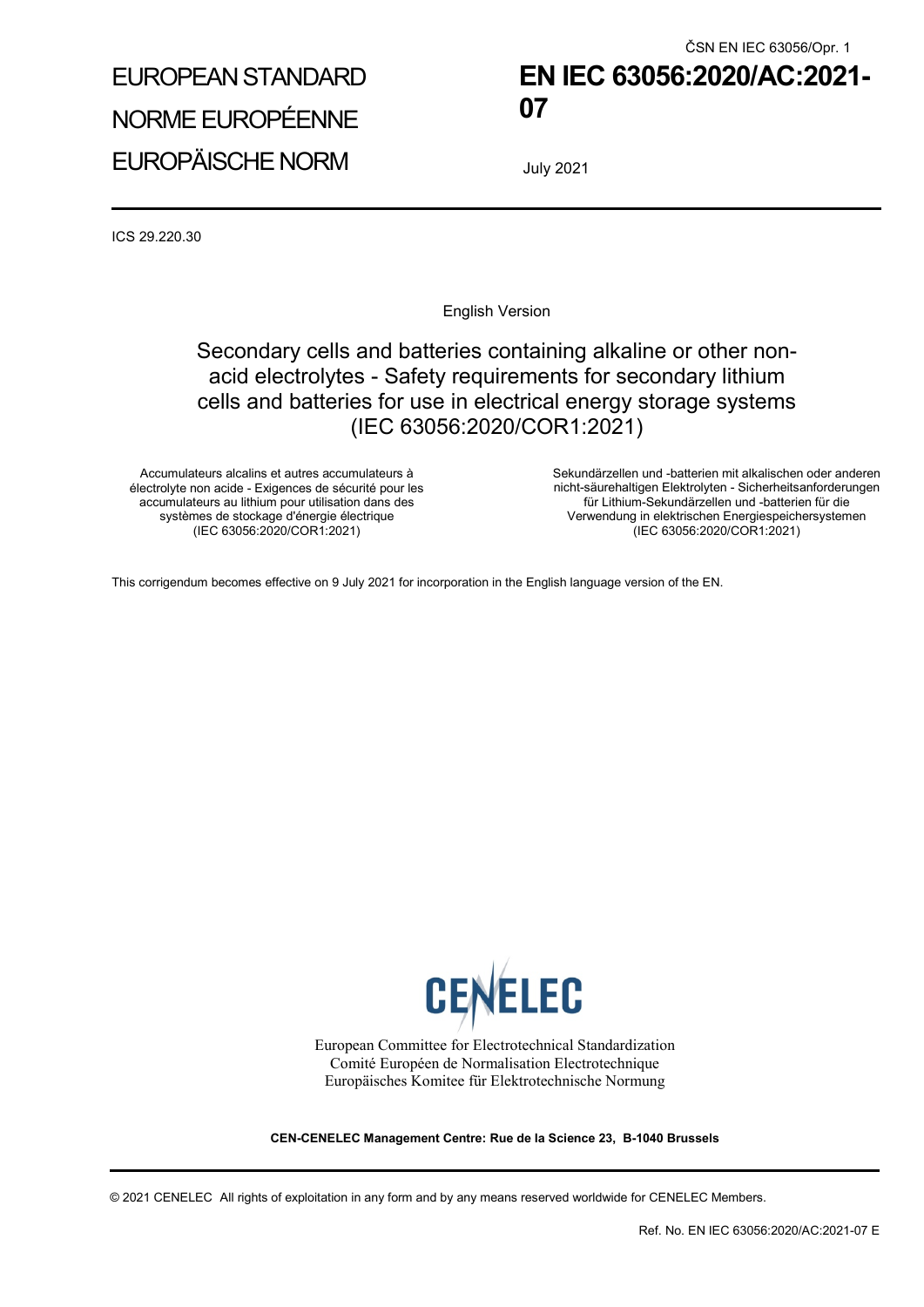EN IEC 63056:2020/AC:2021-07

ČSN EN IEC 63056/Opr. 1

### **Endorsement notice**

The text of the corrigendum IEC 63056:2020/COR1:2021 was approved by CENELEC as EN IEC 63056:2020/AC:2021-07 without any modification.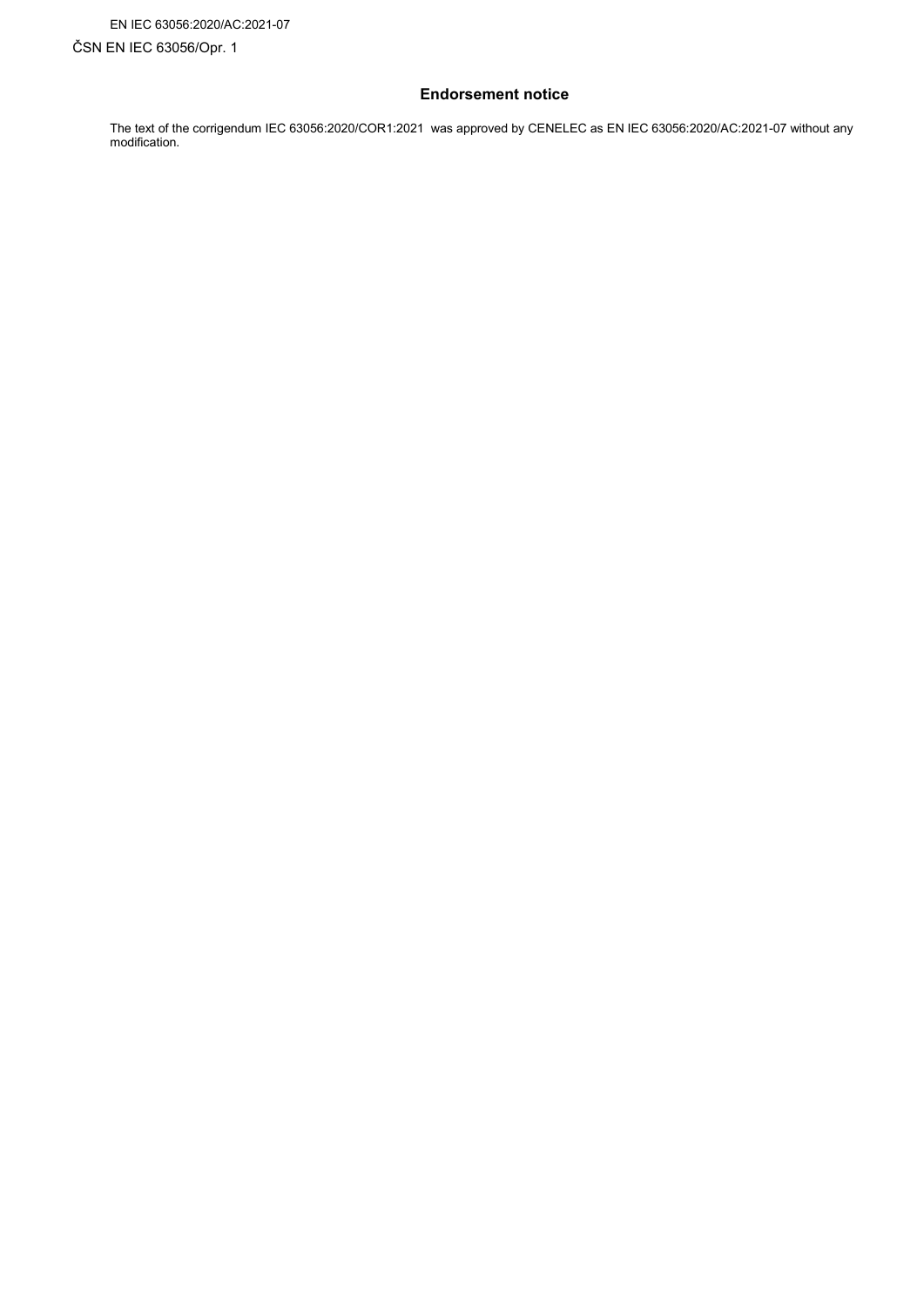# INTERNATIONAL ELECTROTECHNICAL COMMISSION COMMISSION ÉLECTROTECHNIQUE INTERNATIONALE

\_\_\_\_\_\_\_\_\_\_\_\_

**IEC 63056 Edition 1.0 2020-03**

**IEC 63056 Édition 1.0 2020-03**

**Secondary cells and batteries containing alkaline or other non-acid electrolytes – Safety requirements for secondary lithium cells and batteries for use in electrical energy storage systems**

**Accumulateurs alcalins et autres accumulateurs à électrolyte non acide – Exigences de sécurité pour les accumulateurs au lithium pour utilisation dans des systèmes de stockage d'énergie électrique**

## **CORRIGENDUM 1**

Corrections to the French version appear after the English text.

Les corrections à la version française sont données après le texte anglais.

#### **5.3 The peak voltage of charging**

*Replace "*battery system manufacturer*" with "*cell manufacturer*" at the end of the existing paragraph, as follows:* 

"When a charging current has an alternating component, a battery system manufacturer shall ensure that the peak voltage of the charging current is under the upper limit charging voltage, specified by the cell manufacturer, by monitoring the voltage of every single cell or cell block."

*Replace the existing Table 1 with the following new Table 1:* 

#### **Table 1 – Type test**

| <b>Test items</b>                                                  | DUT          |
|--------------------------------------------------------------------|--------------|
| 7.2 Resistance to abnormal heat                                    | minimum of 1 |
| 7.6 Protection for short circuit during transport and installation | minimum of 1 |
| 7.4 Electric insulation check during transport and installation    | minimum of 1 |
| 7.7 Protection for reverse connection                              | minimum of 1 |
| 7.9 Drop test                                                      | minimum of 1 |
| 7.8 Overdischarge control of voltage (battery system)              | minimum of 1 |